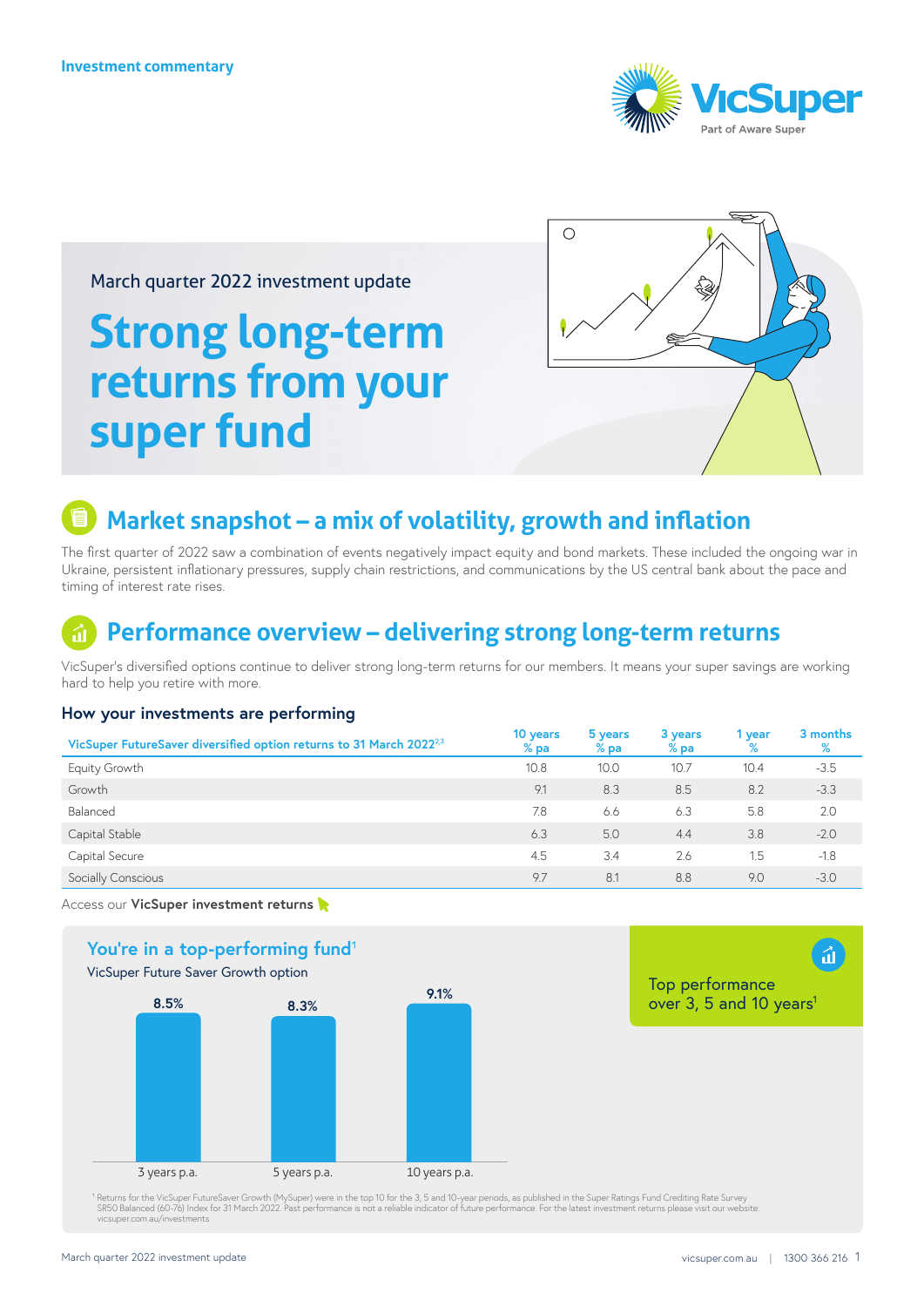# **Portfolio overview – where did the returns come from?**

### We look at the different types of investments (asset classes) that make up the Aware Super High Growth option and returns.

- International equities fell sharply during the quarter but Australian equities were relatively buoyant. International equity markets were impacted by the ongoing conflict in the Ukraine, rising interest rates, and concerns about higher inflation's impact on economies.
- The US Federal Reserve's willingness to address inflationary concerns and raise interest rates quicker than anticipated led to sharp rises in bond yields and thus falls in bond market prices.

#### **Top 5 Australian shareholdings**

BHP Group Ltd (resources exploration and mining) Commonwealth Bank of Australia (financial services) CSL Ltd (biopharmaceutical research and distribution) National Australia Bank (financial services)

Macquarie Group (financial services)

Access our **[top 50 Australian shareholdings](https://aware.com.au/member/investments-and-performance/how-we-manage-your-investment/how-we-invest/australian)**

#### **FutureSaver Growth option actual asset allocation**



#### **Top 5 international shareholdings**

Alphabet Inc (digital and advertising services)

Microsoft Corporation (software solutions)

Apple Inc. (software and devices)

[Amazon.com](http://Amazon.com) Inc. (online retail)

United Health Group (healthcare)

Access our **[top 50 international shareholdings](https://aware.com.au/member/investments-and-performance/how-we-manage-your-investment/how-we-invest/international)**

Source: Aware Super, as at March 2022. Includes holdings where look-through data is available.

# **Investment spotlight – what does market volatility mean for you?**

Market swings can be troubling when it comes to your money and it's only natural to be concerned. The best course of action is to be prepared and take a long-term view.

#### **Remember your long-term goals**

Market swings can be concerning when it comes to your savings. Often, the best course of action is to remember your long-term goals and stick to your plans. The good news is that there are proven strategies for dealing with market ups and downs that can help you focus on what matters when there are some unsettling headlines in the news.

We have a long and established track record of managing super with good returns and of being safe stewards of our members' funds. We have more than \$150 billion invested in a diversified range of asset classes including Australian and overseas equities, fixed income and credit securities, cash, and real assets like property, infrastructure assets and private equity.

#### **Focus on the long game**

While dramatic moves in the market can make you question your investment plan, it's important to remember not to panic, and focus on the long game rather than get distracted by short-term events. Super is a long-term investment, and when viewed through a longer-term lens most corrections are relatively insignificant.

**If investing is entertaining, and you're having fun, then you're probably not making any money. Good investing is boring.** George Soros

#### **Invest in a portfolio that's right for you**

We believe a well-diversified portfolio can help reduce overall investment risk while generating returns to help meet your retirement objectives. Determining the exact asset allocation that's right for you will depend on your personal circumstance including your age and how much risk you're able to take.

For those members that prefer to do it themselves, we offer a mix of different diversified or single asset class investments to suit their specific circumstances.

No matter what approach you adopt, having a sound investment plan will help you focus on the long term

[Read more about](https://aware.com.au/member/investments-and-performance/how-we-manage-your-investment/investment-approach) **managing market volatility**

<sup>2</sup> Returns reflect the investment portfolio of assets for the super products. Note we completed an asset migration with Aware Super in December 2019 and before this time you may not have had access to these investments. Please refer to the latest Member Booklet on our website for more information. Investment returns are not guaranteed. Past performance is not a reliable indicator of future performance.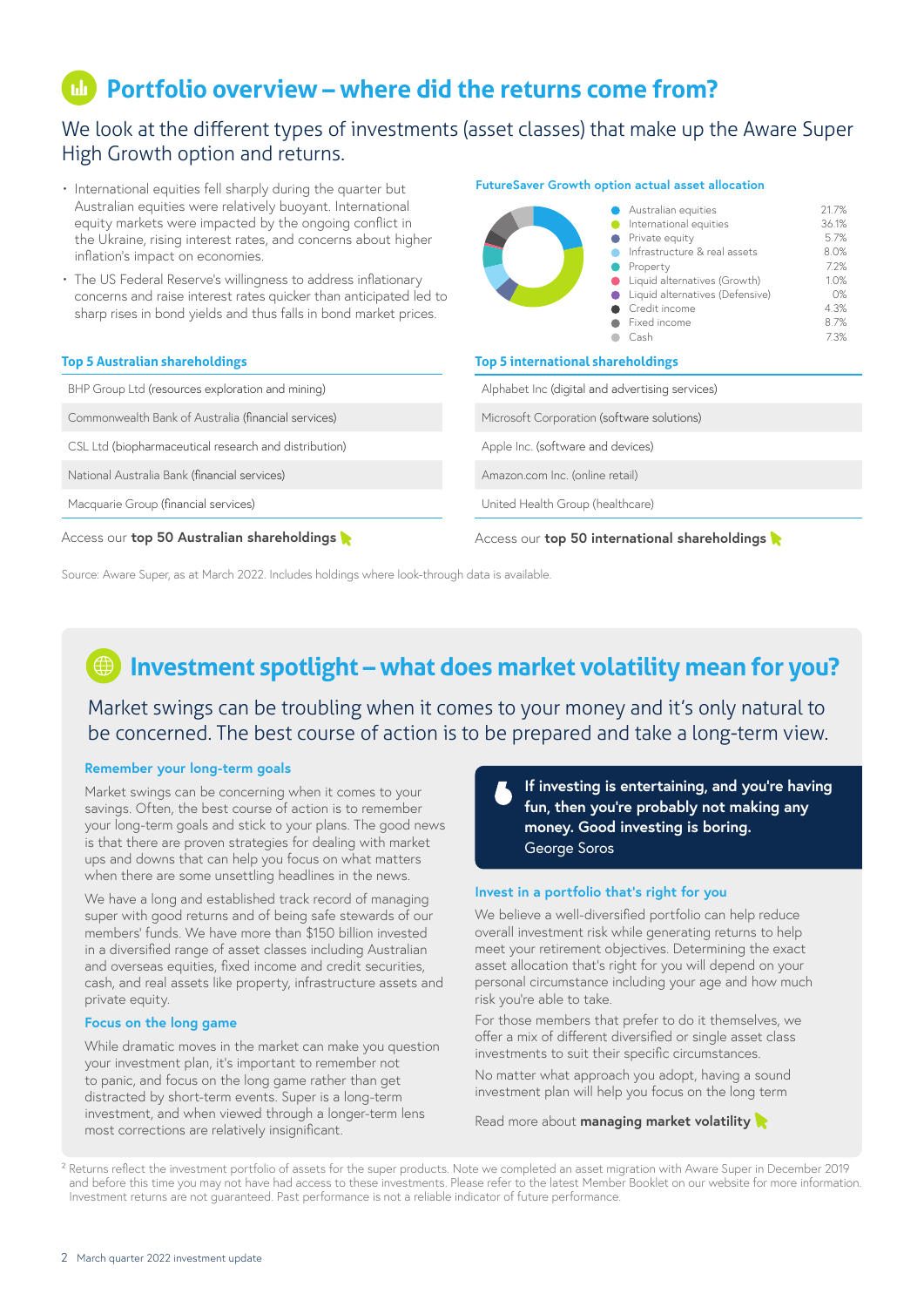# **Meet our investment experts David Goodman**

As Associate Portfolio Manager – Investments at Aware Super, David Goodman is responsible for our economic and market research and how this influences the portfolio.

### **What is your role?**

I'm responsible for managing Aware Super's economic and market research. The Economics team analyses central banks and their policy outlook, and we research macroeconomic issues like currency, inflation, and wages. We use this information in building our portfolio and making it resilient under various economic scenarios. We also regularly discuss economic trends and views with the broader investment team to help inform them about investment decisions and market opportunities.

#### **How does your role benefit Aware Super members?**

Our focus is on helping our members achieve their long-term retirement goals. Through our economic research and analysis, we aim to improve the portfolio's return, manage volatility and risk, and consider economic scenarios and how they may impact the portfolio. The Economics team works with our policy teams in considering member impacts of any legislative changes. We also play a role in member communications, informing members about the economy and financial markets.

#### **What is your current economic outlook?**

Recent years have been challenging for economic forecasters, with the COVID pandemic contributing to lower economic growth then a fast 'reopening' recovery. Even with current geopolitical tensions, we still see a backdrop of above-average global growth in 2022. The most challenging aspect of the current economic landscape is the rise in inflation to multi-decade highs in many countries. This will require a monetary response from central banks. Learn more about **[how we manage your investments](https://aware.com.au/member/investments-and-performance/how-we-manage-your-investment/how-we-invest/australian)** 

Bond yields have risen in response, perhaps changing the longterm downward path of interest rates. Policymakers face a difficult task in controlling the monetary levers because current inflation is being driven from both the supply and demand side. The story for Australia is even more nuanced as our growth outlook looks reasonable, commodity prices are supportive, and unemployment is around record lows at 4%. With years of below-target inflation, the Reserve Bank of Australia will probably act slower than its peers in raising interest rates.

#### **What motivates you?**

I've always enjoyed thinking about how markets and economies behave and being challenged by how best to analyse them. Working with smart, passionate people at Aware Super is motivating and exciting, and helps me contribute to the economic debate and shape economic outcomes through our investment decisions. The bottom line is that knowing my economic research directly contributes to members' outcomes and can improve the portfolio decisions we make, is the biggest motivation in doing my job.

Knowing my economic research directly contributes to members' outcomes and can improve the portfolio decisions we make, is the biggest motivation in doing my job.

# **Choosing the right investment option**

### Typically, the longer you remain invested, the less impact short-term dips in the market will have on your retirement savings.

If you switched your investments during market falls, you may want to reconsider whether you are invested in the right option(s) for you and your retirement goals. If you are invested in one of our diversified options, like our default VicSuper FutureSaver Growth option, your super is invested in a diversified mix of assets that have been selected to deliver returns over time, riding out the impacts of short-term market falls. If you would like more information about each of the investment options visit **[vicsuper.com.au/investments/investment-performance](https://www.vicsuper.com.au/investments/investment-performance)**.

**You can access simple advice at no cost as a member of VicSuper**. If you are unsure which investment option is right for you, we are here to help. Contact us at **1300 366 216** or book an appointment online.



<sup>3</sup> Aware Super (VicSuper). Returns are as at 31 March 2022. Investment returns are calculated after allowing for tax on investment income and investment management expenses, but before the deduction of administration fees. Past performance is not a reliable indicator of future performance